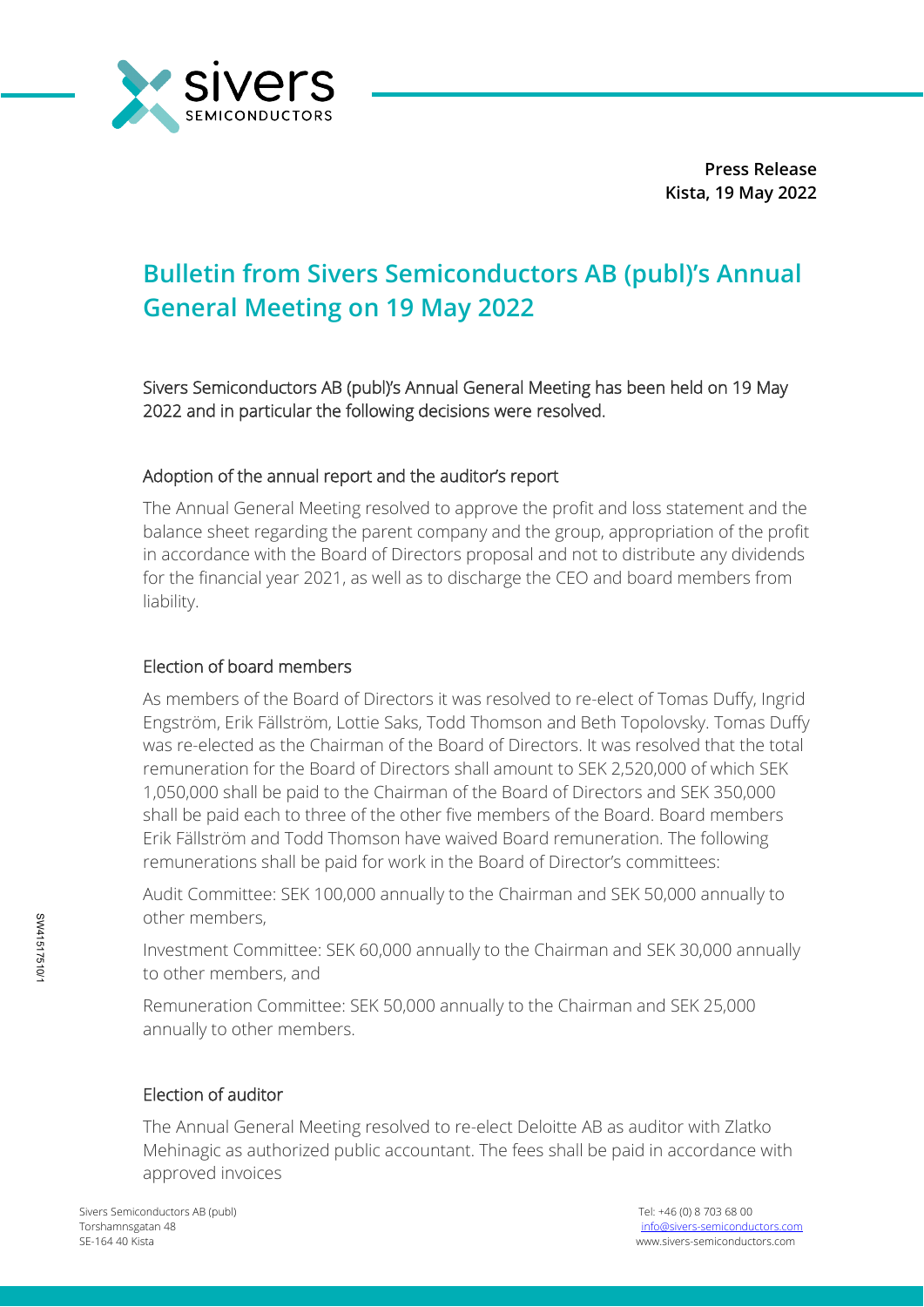

## Resolution on principles for remuneration of senior executives

The Annual General Meeting resolved, in accordance with the proposal of the Board of Directors to approve principles for remuneration to senior executives.

# Resolution on a Share Savings Program

The Annual General Meeting resolved, in accordance with the proposal of the Board of Directors to introduce a share savings program for 2022 (the "Share Savings Program") for the group management and a few key employees in the Group. Participation in the Share Savings Program presupposes that the participants use their own funds to acquire ordinary shares in the Company ("Savings Shares") at market price on Nasdag Stockholm during the period 20 May 2022 - 20 June 2022 ("Investment Period"). In the event that an employee already holds shares in the Company, these may be included as Savings Shares.

The Share Savings Program comprises a maximum of 412,500 Savings Shares, which may entitle to a maximum of 2,062,500 Performance Shares.

The duration of the Share Savings Program is proposed to be three years from 21 June 2022 (the "Savings Period").

The participants who keep the Savings Shares during the Savings Period and are also employed by the Group during the entire Savings Period will, after the end of the Savings Period, receive ordinary shares in the Company at no cost (the "Performance Shares") provided that the specified performance requirements are met. Retirement of Performance Shares is done immediately after the end of the Savings Period. The allocation of Performance Shares is based on the degree of target fulfilment for the respective performance condition.

The Share Savings Program contains a limitation whereby the value of a Performance Share is limited to seven times the volume-weighted average price of the Company's share on Nasdaq Stockholm during the Investment Period. If the most recent closing price for an ordinary share at the end of the Savings Period exceeds this value, the number of Performance Shares that the participant is entitled to receive shall be reduced proportionately.

The Annual General Meeting, deviating from the shareholders' preferential rights, further resolved to approve the transfer of a maximum of 2,062,500 ordinary shares to participants in the Share Savings Program in accordance with Chapter 16 of the Swedish Companies Act and in accordance with the conditions set out in the Share Savings Program.

The purpose of the Share Savings Program is to increase the possibilities of retaining and recruiting employees in the Group. The Board also believes that a personal and long-term ownership commitment among the participants will contribute to greater interest in the Company's operations and earnings trend and will constitute a competitive and motivating incentive for the participants.

Sivers Semiconductors AB (publ) Tel: +46 (0) 8 703 68 00

SW41517510/1

SW41517510/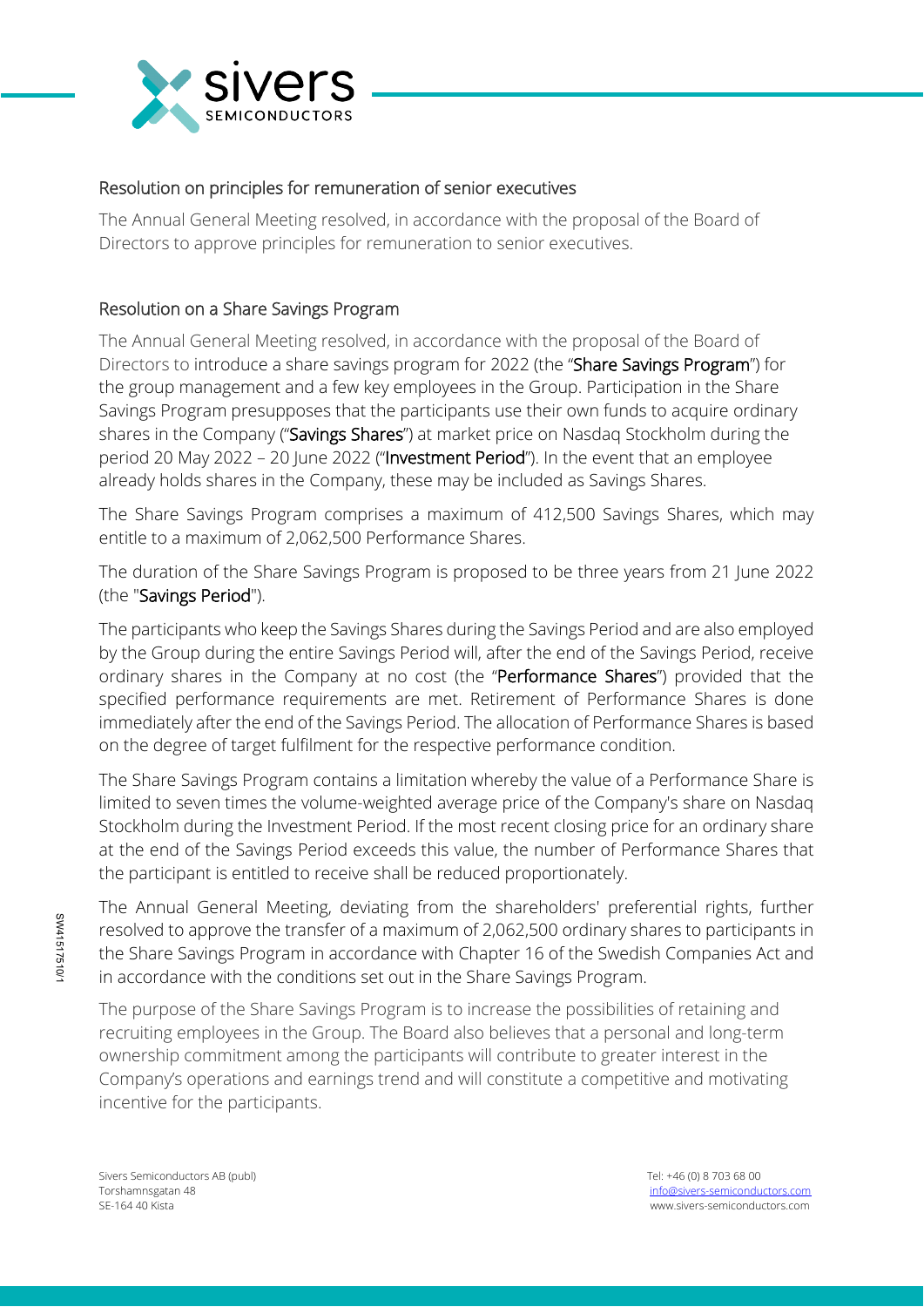

# Resolution to authorise the Board of Directors to resolve on directed issue of Series C shares and hedging measures in the form of repurchase and transfer own shares

The Annual General Meeting resolved, in accordance with the Board of Directors' proposal to authorise the Board of Directors to resolve on a new issue of a maximum of 2,475,000 Series C shares, each with a quota value of SEK 0.50, corresponding to approximately 1.15 percent of the number of ordinary shares issued and votes after dilution. Furthermore, the Board of Directors was authorised to resolve on repurchases of Series C shares and to transfer own ordinary shares.

The purpose of the authorisations and the reason for the deviation from the shareholders' preferential rights in the event of implementation of the issue is to ensure delivery of shares to participants in the Share Savings Program and in order to on terms of liquidity to secure social security charges.

## Resolution to authorise the Board of Directors to resolve on an issue of ordinary shares

The Annual General Meeting resolved to authorise the Board to, on one or more occasions during the period until the next Annual General Meeting, to resolve on a set-off share issue of a maximum of 6,993,007 ordinary shares, deviating from shareholders' preferential rights, to enable payment of additional performance-based consideration in connection with the acquisition of MixComm Inc.

# Resolution on authorisation for the Board of Directors to resolve on issues of shares and/or convertible bonds

The Annual General Meeting resolved to authorise the Board of Directors to, on one or several occasions during the period until the next Annual General Meeting, with or without deviation from the shareholder's preferential rights, resolve on share issues and/or issues of convertible bonds that involve the issue of or conversion to a maximum of 32,000,000 shares, corresponding to a dilution of approximately 15.0 percent of the share capital and the voting rights, based on the current number of shares in the Company. Payment for subscribed shares and/or convertible bonds shall be made in cash, in kind or by way of set-off.

The purpose of the authorization and the reason for the deviation from the shareholders' preferential rights, is to give the Board of Directors flexibility in the work to secure that the Company in a time-efficient and appropriate way can achieve capital for financing of the operation and to enable continued expansion both organically as well as through acquisitions, alternatively to increase the number of shareholders with one or several owners of strategical importance for the Company. The issuance of shares and/or convertible bonds under this authorisation shall be made at a subscription price according to the prevailing market conditions at the time of the issuance of the shares and/or convertible bonds.

Sivers Semiconductors AB (publ) Tel: +46 (0) 8 703 68 00